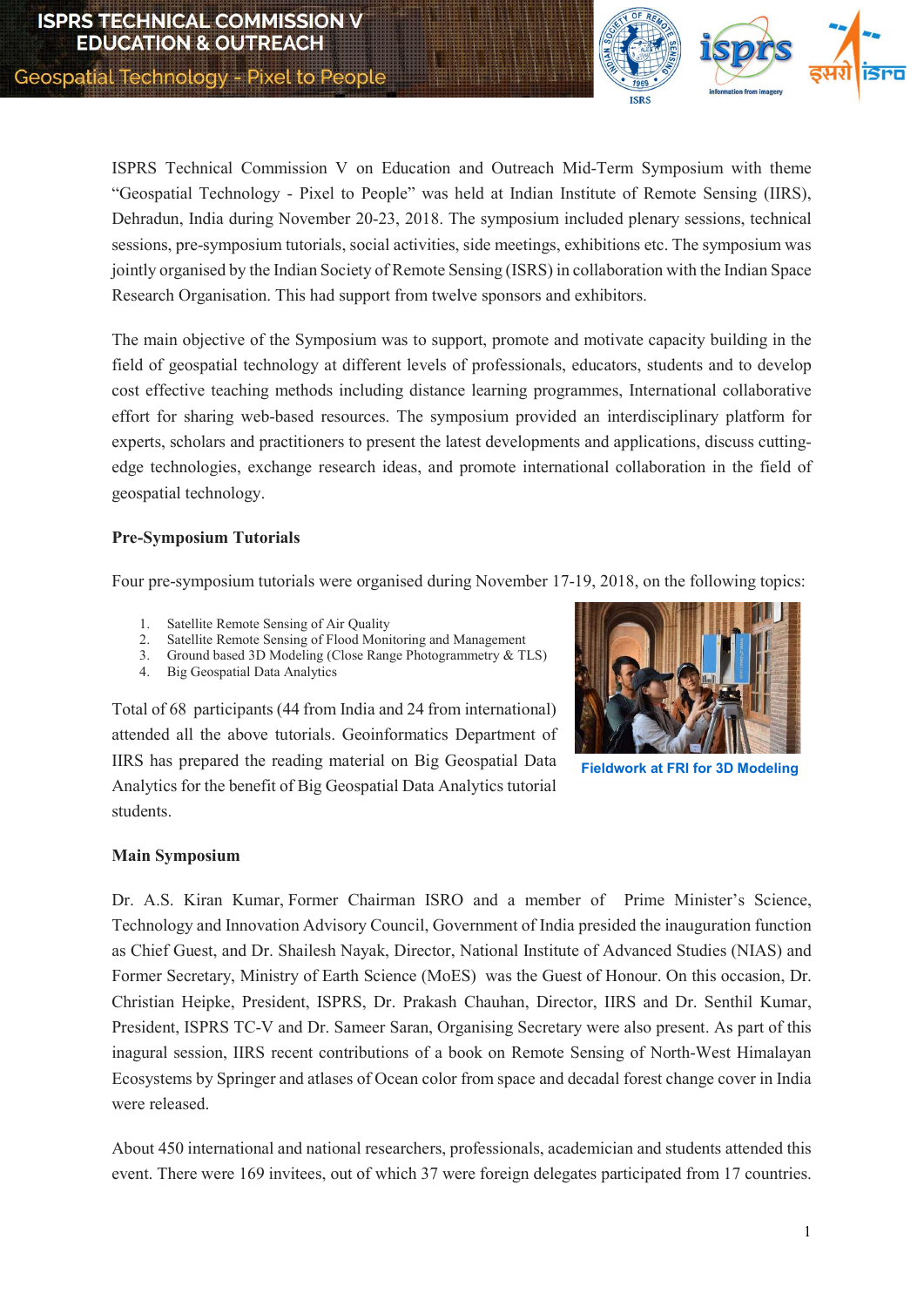For greater participation in the symposium, students were given 50 % concession on registration. The registration was also subsidized for the ISPRS The ISPRS Foundation (TIF) participants and ISRS life members and senior citizens.

## IPAC Session

ISPRS IPAC (International Policy Advisory Committee) organized a Special Session during the TC V

Symposium, and reviewed international cooperation in Earth observation missions and Earth observation application projects. The panel specifically focussed on cooperative missions between ISRO and international partners. Many eminent scientists from leading space agencies (NASA, ISRO, CNES, ESA, representatives of global organisations (CEOS, UN) and space industrial corporations in sharing their experience on how the Earth observation



missions would aim to contribute to the understanding of global change and supporting the United Nations Sustainable Development Goals (SDGs). Earth observation data from Indian and international missions are being used by scientists and international companies for regional applications, thus adding value to large scale programs such as the European Copernicus. This Special session has specially attracted decision makers, scientists of space agencies and ISPRS Technical Commission Presidents and Council members to discuss current needs and future directions of international cooperation in Earth observation. This session was chaired by Dr. Gunter Schreier and cochaired by Dr. Ranganath Navalgund and Dr. Lena Halounova.

#### Special Sessions for students and researchers

With a large number of students, working professionals and research scholars participating in the

Symposium, a special session on Research Skills development was organised under chairmanship of Prof. Ian Dowman. This session provided valuable inputs by covering topics like presentation techniques, writing a journal paper and preparing a project proposal, research design for integrating remote sensing and socio-economic data as well as remote sensing and its status in society by eminent speakers who have vast experience in such topics. There was a special session on students' projects with participation from ISPRS Students Consortium



Research Skills Development session

representatives to promote ISPRS efforts in promoting geospatial information in yound minds.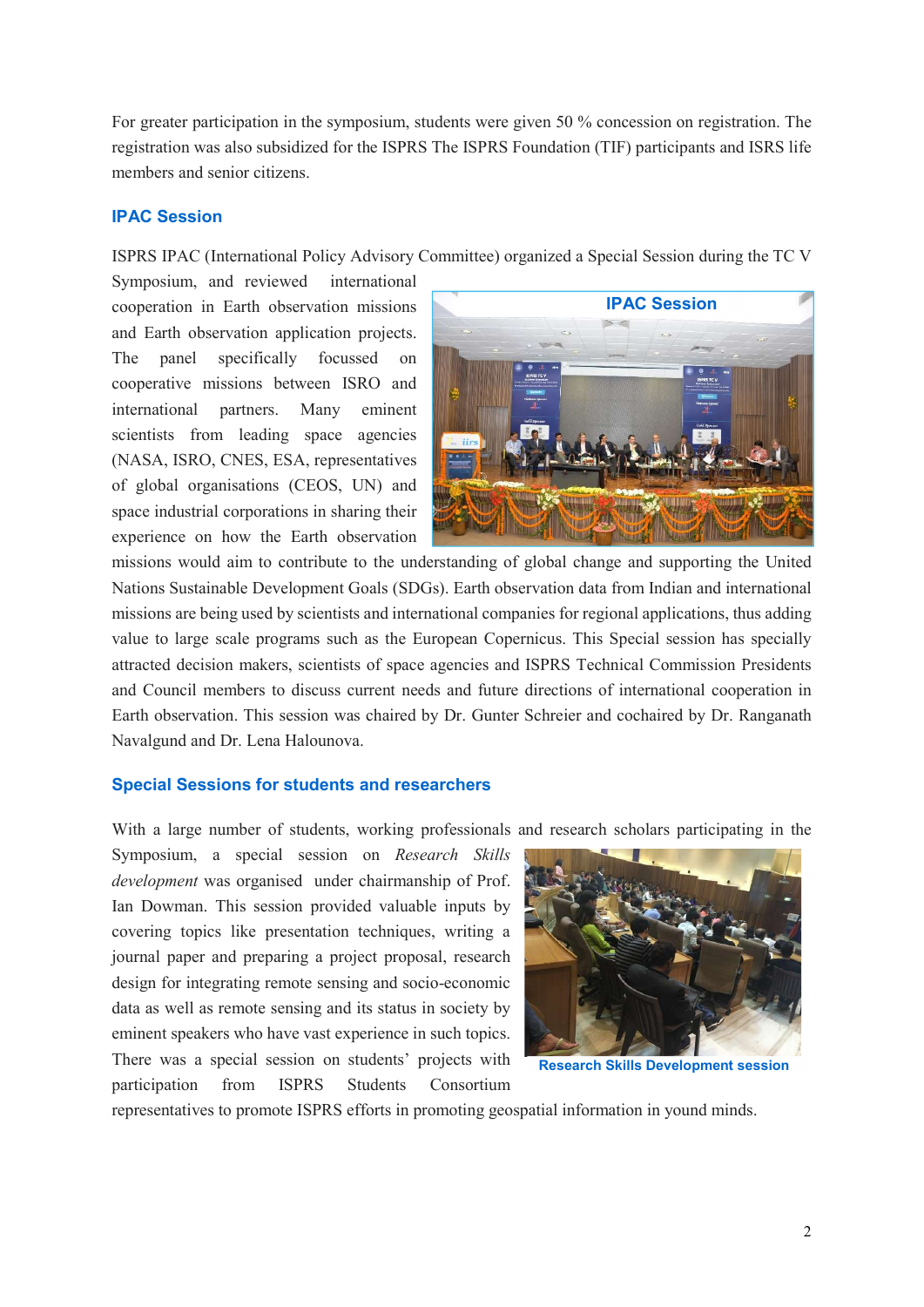## Plenary Sessions

Plenary session I was on Trends in Education and Outreach chaired by Dr. Lena, ISPRS SG. This session contained about five lead talks of selected papers from the ISPRS publication submitted in this Symposium. This was followed by Q&A session with all speakers interacting with audience. Plenary session II was on ISPRS Research: Efforts and Benefits chaired by Dr. Christian Heipke, ISPRS President. This session covered topics like ISPRS scientific initiatives by Dr. Songnian Li, Treasurer and recent projects handled by ISPRS Technical commissions



Plenary Session I

presented by their respective presidents and vice president. There was a plenary session by exhibitors and sponsorers to deliberate the current geospatial industrial trending in challenges and opportunites.

# Technical Sessions

In all, total 445 manuscripts were submitted by the authors and these manuscripts were reviewed by 153 reviewers. Of these, 213 papers were selected for publications and thus out of 213 research papers 66 published in ISPRS Annals while 147 published in ISPRS Archives. These were presented in 26 technical sessions. These technical sessions were organised with the following themes –

- 1) WG V/1: Framework for Multi-level Education & Training Curriculum Development and Methodology
- 2) WG V/2: Promotion of International Collaborative Education Programs
- 3) WG V/3: Promotion of Regional Collaboration in Citizen Science and Geospatial Technology
- 4) WG V/4: Web-based Resource Sharing for Education and Research
- 5) WG V/5: Promotion of the Profession to Young People
- 6) WG V/6: Distance Learning Education and Training Services
- 7) WG V/7: Innovative Technologies in Training Civil Engineers and Architects
- 8) WG V/8: Promotion of Open Source on Geospatial Technology
- 9) Innovative approaches in Education and outreach for natural resources management
- 10) Innovative approaches in education and outreach for Atmosphere, Ocean, Weather and Climate
- 11) Innovative approaches in education and outreach for disaster monitoring, damage assessment and risk reduction
- 12) Innovative approaches in education and outreach for infrastructure and development planning
- 13) Capacity building in emerging trends
- 14) Capacity building for utilization of bio-resource national databases

These papers can be accessed online from the links: https://www.isprs-ann-photogramm-remote-sensspatial-inf-sci.net/IV-5/index.html for Annals and https://www.int-arch-photogramm-remote-sensspatial-inf-sci.net/XLII-5/index.html for Archives.

As this was the last of Mid-term Symposia, there were ISPRS business meetings (TCV Board meeting, Joint Meeting and Council Meeting) which were attended in full spirit to discuss future plan of actions for the ISPRS before the Congress 2020.